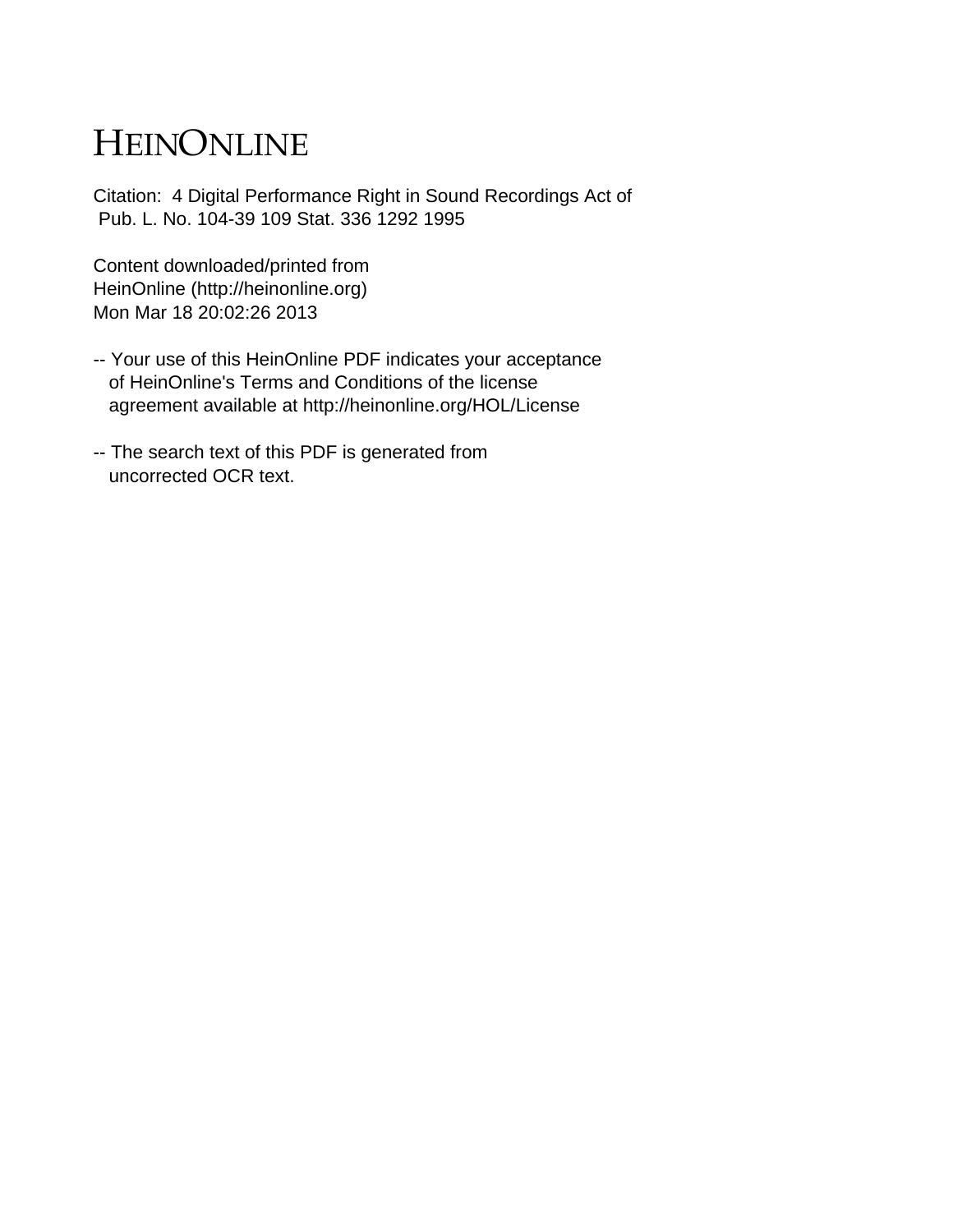States Government. State and local govern-<br>ments. and the privat¶sector of implement-

Ing and complying with the regulation.<br>(b) SUBSTANTIALLY SIMILAR FINAL REGULA-<br>TIONS.-If the Adminis rator determines that a final major regulation is substantially similar to the proposed version of the regula-<br>tion with respect to each of the matters referred to in subsection  $(a)$ , the Administrator may publish in the deral Register a ref-erence to the stateme **t** published under sub- $\frac{1}{2}$  section (a) for the proposed regulation in lieu of publishing a new statement for the final regulation.

**(c)** REPORTING.-If **t** e Administrator cannot certify with respect to one or more of the matters addressed in subsection (a)(4),<br>the Administrator shall identify those matters for which certification cannot be made. and shall include a statement of the reasons therefor in the Federal Register along with the regulation. Not later than March 1 of each year, the Administrator shall submit a report to Congress identifying those major regulations promulgatd during the previous calendar year for which complete certification was not made.  $\frac{1}{2}$ nd summarizing the reasons therefor.

(d) OTHER REQUIREMENTS.—Nothing in this section affects any other provision of Federal law. or changes the factors that the Administrator is authori<sub>zed</sub> to consider in promulgating a regulation pursuant to any statute, or shall delay any action required to meet a deadline imp sed by statute or a court.

**(e)** JUDICIAL REVIEW **-Nothing** in this section creates any right **,o** judicial or administrative review, nor creates any right or beneest that it is the controller at the substantive or procedural. enforceable at the United Shaw or equity by a party against the United States. Its agencies or instrumentalities, its<br>officers or employees.  $\oint r$  any other person. If officers or employees.  $\frac{1}{2}$  r any other person. If a major regulation is subject to judicial or administrative review .nder any other provision of law. the adequacy of the certification prepared pursuant to this section, and any alleged failure to comply with this section.<br>may not be used as grounds for affecting or invalidating such major regulation, although the statements and information prepared<br>pursuant to this section, including state-<br>ments contained in the certification. may be<br>considered as part of the record for judicial<br>or administrative review conducted under

such other provision of law.<br>(f) DEFINITION OF MAJOR REGULATION.-<del>F</del>o purposes of this section, "major regulation" means a regulation that the Administrator determines may have **an effect on the econ-** omy of **\$100.000.000** or **more** in any one year. **(g) EFFECTIVE DATE** -This section shall take effect 180 days after the date of enact-<br>ment of this Act.

## By Mr. HATCH (for himself and Mrs. FEINSTEIN):

S. 227. A bill to amend title **17.** United States Code, to provide an exclusive right to perform sound recordings publicly by means of digital transmissions and for other purposes; to the Committee on the Judiciary.

> THE PERFORMANCE **RIGHTS IN SOUND** RECORDINGS **ACT** OF **1095**

**0** Mr. HATCH.

Mr. President, today, together with my distinguished colleague from California, Senator FEINSTEIN, I am introducing the Performance Rights in Sound Recordings Act of 1995.

Despite that complicated title this legislation is in fact a simple bill that amends the Copyright Act by giving those who create sound recordings the basic copyright protections that current law gives to all other creators. Specifically. the bill provides that the copyright owners of sound recordings have the right to benefit from the digital transmissions that may be made of their music.

Thus. like other copyright owners. such as film and video producers, those who create sound recordings will, on passage of this bill, be able to license many of the digital transmissions made of their works.

One common illustration of how this disparity in treatment operates in practice will demonstrate the irrationality of our current law: Many new recordings are released in video formats as well as in traditional audio only form. When the video is broadcast on television or cable, the composer of the music, the publisher of the music, the producer of the video, and the performer of the work are all entitled to a performance right royalty. However. when only the audio recording is played on the radio or delivered by means of a satellite or other subscription service, only the composer and publisher have performance rights that must be respected-even though the audio recording may be identical to the video soundtrack. The producer's and performer's interests are ignored.

It should be initially noted, Mr. President. that this bill does not impose new financial burdens on broadcasters or on any other broad class of users who traditionally perform sound recordings. Those users will instead continue to be subject only to those financial burdens that they voluntarily undertake. The aim of this bill is simply to level the playing field by according to sound recordings most of the same performance rights that all other works capable of performance have long enjoyed.

As I noted last Congress, sound recordings are not the only source of music available to broadcasters, nor is music programming the only format. Should those who may be granted new performance rights in the digital transmission of sound recordings be so unwise as to unfairly and unrealistically charge for licensing their works or to actually withhold their works from the public, then the detriment will fall principally on the very copyright owners that the law is designed to protect. But, in any event, the bill ensures that most digital transmissions of sound recordings will have the right to a license, on terms to be negotiated, or if necessary, arbitrated.

The basic issue raised by the Performance Rights Act is not new, Mr. President. The importance of the performance right issue was recognized when the Copyright Act of 1976 was debated by us, though it was not ultimately addressed by that act. Congress

 $\mathbb{R}^2$ 

did. however. request a study of the issue to be made by the Copyright **Of**fice. and that study, released in 1978, did conclude that a performance right in sound recordings was warranted. This was at a time, it should be noted. when few could have anticipated the widespread availability of digital technology and the possibility for flawless copying that is now a reality.

A subsequent study of this issue-was provided to the Subcommittee on Patents. Copyrights and Trademarks in October 1991, in response to a joint request by Chairman DeConcini and Representative Hughes, chairman of the House Subcommittee on Intellectual Property. Their request was for an assessment of the effect of digital audio technology on copyright holders and their works. Again, the Copyright Office concluded that sound recordings should, for copyright purposes, be equated with other works protected by copyright. From this premise flows the inevitable conclusion that the producers and performers of sound recordings are entitled to a public performance right, just as are all other authors of works capable of performance. Thus, it should not be surprising that the Copyright Office recommended in 1991 that Congress enact legislation recognizing the performance right. Senator FEIN-STEIN and I responded to that recommendation when, in the 103d Congress, we filed **S.** 1421, the Performance Rights in Sound Recordings Act of 1993.

In the months following introduction of **S.** 1421, a number of highly productive roundtable discussions were held, along with full hearings by the House Subcommittee on Intellectual Property and the Administration of Justice. In these forums, and in private discussions and negotiations, a remarkable variety of viewpoints were aired. As a result of this exchange numerous additions to the original text of **S.** <sup>1421</sup> have been incorporated in this year's bill. in response to the legitimate concerns of interested parties, including, but not limited to, music publishers, composers and songwriters, musicians, broadcasters, cable operators, background music suppliers, and performing rights societies.

Principal among these changes is the decision to give the bill a more limited scope. Unlike **S.** 1421, today's bill does not affect the interests of broadcasters, as that industry has traditionally been understood. While strong arguments can be made in favor of attaching a performance right to every performance of a sound recording, including analog and digital broadcasts, it is also. true that long-established business practices within the music and broadcasting industries represent a highlY complex system of interlocking relationships which function effectively forthe most part and should not be lightly upset.

Of equal importance is the fact that traditional broadcasting does not.

## **1292**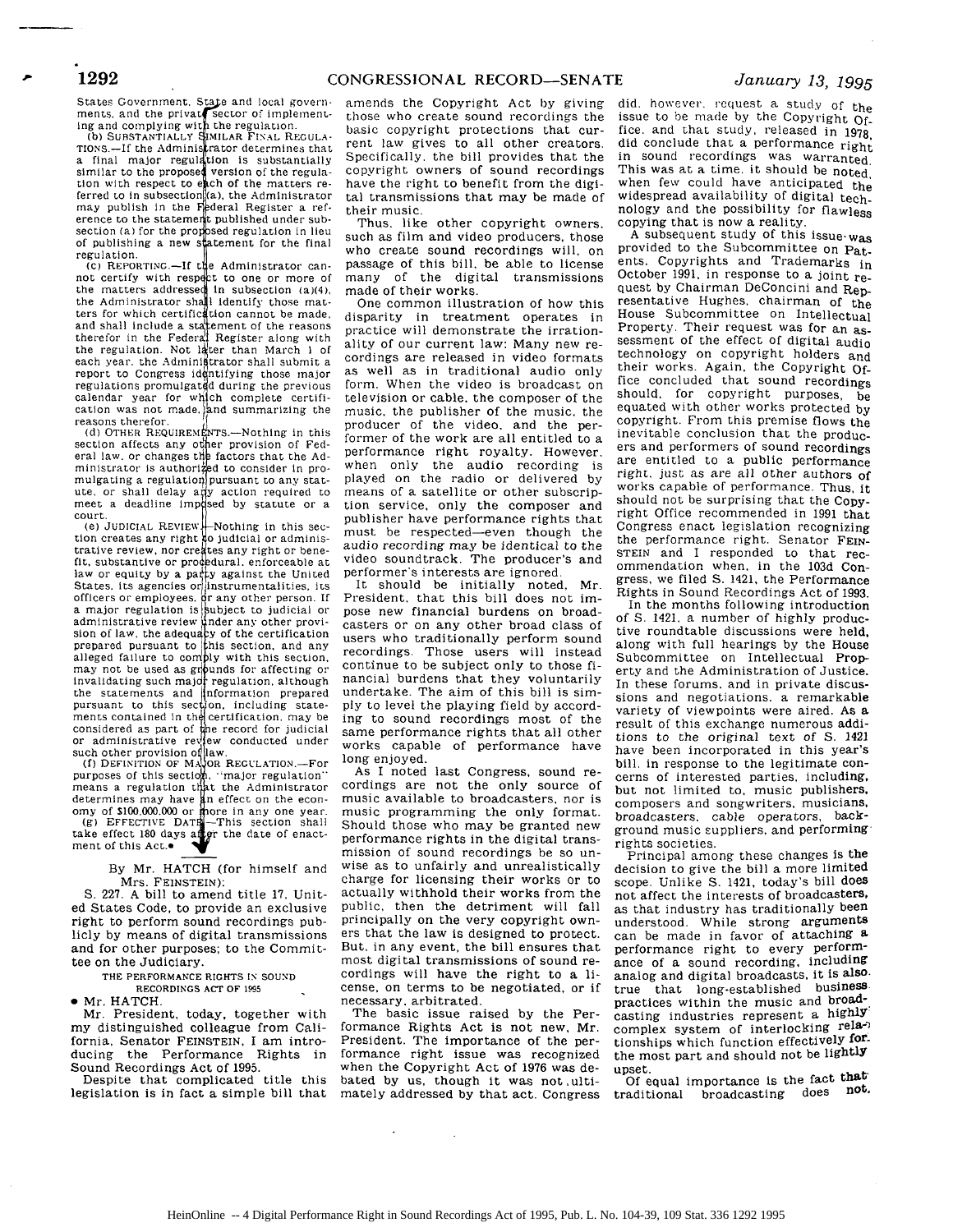und recordings to the same extent at pay-per-listen, direct satellite, **,d** subscription services do.

Currently, sales of recordings in cord stores and other retail outlets present virtually the only avenue for e recovery of the very substantial instment required to bring to life a und recording. There are no royalties ,yable to the creators of the sound re- ,rdirig for the broadcast or other pubperformance of the work.

If the technological status quo could maintained, it might well be that .e current laws could be tolerated. it, we know that technological devel-)ments such as satellite and digital ansmission of recordings make sound :cordings vulnerable to exposure to a Lst audience through the initial sale **.** only a potential handful of records. ince digital technology permits the aking of virtually flawless copies of ie original work transmitted, a potenal depression of sales is clearly ireatened, particularly when the )pyright owner cannot control public -rformance of the work. And new ,chnologies such as audio on demand rd pay-per-listen will permit instant -cess to music, thus negating even the eed to make a copy.

But, Mr. President, even if this ecoomic argument were not persuasive, irness and responsible copyright pol- •y nonetheless dictate the recognition f the rights embodied in today's bill. .s the Copyright Office has noted:

Even If the widespread dissemination **by** itellite and digital means does not depress<br>ales of records, the authors and copyright wners of sound recordings are unfairly de-<br>rived by existing law of their fair share of he market for performance of their works.

Report on Copyright Implications of )igital Audio Transmission Services, ict. 1991, pp. 156-157).

Mr. President, the bill that Senator 'EINSTEIN and I are introducing today s about fairness, plain and simple. Uness Congress is prepared to create a hi rarchy of artists based on a theory of ewarding some forms of creativity but iot others, it must adopt a policy of iondiscrimination among artists. This hould be true whether we are tempted ;o discriminate among artists based on he content of their creations, based on ;he nature of the works created, or )ased on the medium in which the works are made available to the public.

For too long, American law has tolertted an irrational discrimination tgainst the creators of sound record- .ngs. Every other copyrighted work that is capable of performance-includ-.ng plays, operas, ballets, films, and pantomimes-is entitled to the performance right. It is denied only for sound recordings.

It is frankly difficult, Mr. President, to understand the historical failure to accord to the creators of sound recordings the rights seen as fundamental to

esent a threat to displace sales of other creators. I acknowledge that in other nations some have advanced the<br>theory that convright protection that copyright protection should not extend to sound recordings. This theory is based on the view that the act of embodying a musical work on a disc or tape is more an act of technical recordation than a creative enterprise. But, this has not been the American view, nor the view of most nations with advanced copyright systems. Since 1971, Congress has clearly recognized sound recordings as works entitled to copyright on an equal basis with all other works.

Thus, the joint authors of sound recordings-those who produce them and those who perform on them-must be seen as creators fully entitled to those rights of reproduction, distribution, adaptation, and public performance that all other authors enjoy. It is, I believe, no longer possible to deny the true creative work of the producers of sound recordings. While few are so well known as their stage and film counterparts, there are significant exceptions. In the field of operatic recording alone, one could cite legendary figures such as Walter Legge, Richard Mohr, or John Culshaw. As the "New Grove Dictionary of Opera" states with reference to the latter's landmark Wagner recordings of the 1950's, "Mr. Culshaw's great achievement was to develop the concept of opera recording as an art form distinct from live performance.' (Vol. **1,** p. 1026; Macmillan Press, 1992). The events referred to occurred over 30 years ago, yet American law still fails fully to recognize the sound recording as an art form entitled to the full range of copyright protections enjoyed by live performances.

Similarly, the unique creative input of the performing artist as a joint author cannot be casually discounted as a proper subject of copyright protection. It has been said that the recording industry was almost single-handedly launched by the public demand for one performer's renditions of works largely in the public domain. Indeed, Enrico Caruso's recordings from the early years of this century are almost all still in print today. To take a more contemporary example, it could be noted that Willie Nelson authored a country music standard when he composed "Crazy," a song he has also recorded. But, Patsy Cline made the song a classic, by her inimitable performance of it.

It should be carefully noted, Mr. President, that today's bill is, frankly, compromise legislation. It does not seek to create a full performance right in sound recordings, a right that would extend to the more common analog mode of recording. Also, the digital right that the bill does create is limited to subscription transmissions. Other public performances of digital recordings are still exempted from the public performance right that the bill would create.

I believe that these major limitations on the rights that we seek to create today will limit as much as possible the dislocations and alterations of prevailing contractual arrangements in the music and broadcasting industries. I am sure I speak for Senator FEIN-STEIN as well when I say that we are open to the consideration of additional means of ensuring that this bill does not have unintended consequences for other copyright owners, be they song-<br>writers music publishers broadwriters, music publishers, casters, or others.

Mr. President, while today's bill is landmark legislation, it should also be noted that the bill only proposes to give the creators of sound recordings something approaching the minimum rights that more than 60 countries already give their creators. In so doing, the legislation should also have extremely beneficial consequences in the international sphere by strengthening America's bargaining position as it continues to campaign for strong levels of protection for all forms of intellectual property and by allowing American copyright owners to access foreign royalty pools that currently deny distributions of performance royalties to American creators due to the lack of a reciprocal right in the United States.

The absence of a performance right undoubtedly, hindered the efforts of U.S. trade negotiators in addressing matters such as the Uruguay round of the General Agreement on Tariffs and Trade [GATT] and will continue to hinder the current efforts of the World Intellectual Property Organization to develop a new instrument to settle the rights of producers and performers of sound recordings. In each instance, U.S. negotiators have been faced with the argument from our trading partners that the United States cannot expect other countries to provide increased protection when U.S. law is itself inadequate.

Furthermore, in many countries that do provide performance rights for sound recordings, there is often a refusal to share any collected royalties with American artists and record companies for the public performance of their recordings in those foreign countries. This is based on the argument that these rights should be recognized only on a reciprocal basis. For as long as foreign artists receive no royalties for the public performance of their works in the United States, American artists will continue to receive no royalties for the performance of American works in those foreign countries that insist on reciprocity.

The royalty pools we are talking about here, Mr. President, are, in fact, considerable. The Recording Industry Association of America has estimated that in 1992 American recording artists and musicians were excluded from royalty pools that distributed performance royalties in excess of \$120 million. It is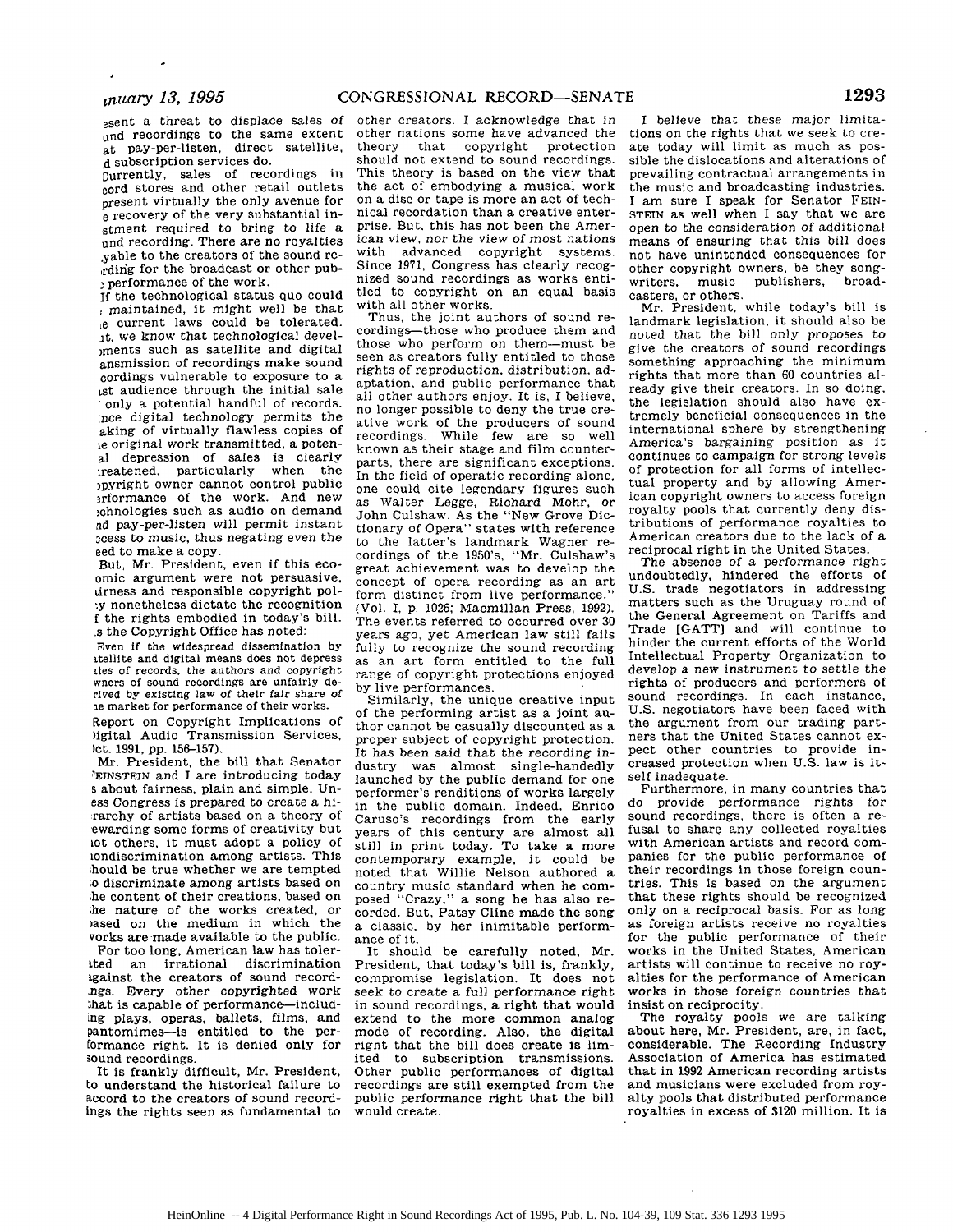likely that this figure has increased in recent years and will continue to grow.

The insistance of certain foreign nations on reciprocity of rights as a condition to the receipt of performance royalties is inconsistent with the fundamental obligation of those nations to provide national treatment under the Berne Convention on the Protection of Literacy and Artistic Property or under the Rome Convention for the Protection of Performers. Producers of Phonograms. and Broadcasting Organizations. It is nonetheless an economic fact of life that seriously disadvantages American producers and performers and therefore must be dealt with. If passed, the Performance Rights in Sound Recordings Act should make it more likely that Americans who are entitled to royalties from foreign performances will be able to recover those funds. Thus. the direct economic benefits to be derived from the legislation are considerable.

Before concluding, Mr. President, I would like to thank my colleague from California. Senator FEINSTEIN. for joining me again this year in introducing this important legislation and for drawing our attention to the significant economic consequences involved.<sup>•</sup>  $\bullet$  Mrs. FEINSTEIN. Mr. President, I am joining my distinguished colleague, the chairman of the Senate Judiciary Committee. Senator HATCH of Utah, to introduce once again the Digital Performance Rights in Sound Recordings Act. Just as the version on which we collaborated last year did. this bill will-for the first time-provide recording companies and musical artists with the same protection under copyright law already enjoyed by songwriters and composers with respect to the performance of digital sound recordings.

Senator HATCH and I introduced similar language in the last Congress for the express purpose of beginning in earnest the debate over how to redress the current imbalance in copyright law. I'm very pleased that, although time did not permit final congressional action on the bill last year. virtually all of the affected industries accepted our invitation-and that extended by former Congressman Hughes-to fully explore the complicated legal and commercial issues presented by technology's inevitable advance.

Mr. Hughes. then chair of the House's Subcommittee on Intellectual Property and Judicial Administration, organized two highly effective roundtables that brought cable, broadcast, satellite, restaurant, and music industry leaders together with other copyright holder and labor organizations. I also met at great length with many of those principals last February, as did Chairman **IHATCH** and his staff on many, many occasions. These efforts, I am pleased to say. produced a sweeping agreement on most major aspects of this issue last May.

That agreement provided the framework *for* the bill we have intioduced today. This legislation creates a digital public performance right in sound recordings that is applicable to transmissions for which subscribers are charged a fee. Most of these transmissions are subject to statutory licensing. at rates to be negotiated, or if necessary, arbitrated. However, interactive services remain subject to an exclusive right, in keeping with the bill as originally introduced last Congress. The bill contains protections for licensing of copyrighted works in vertically integrated companies and contains language to make clear that the new performance right does not impair any of the other copyright rights under existing law.

Ditigal technology. and the industries built around its use to distribute sound recordings, have evolved and advanced dramatically in the 17 months since this legislation was first introduced. Mr. President. The need to keep America's copyright law current. therefore. has only become more acute.

Accordingly, I believe that this Congress has not merely an opportunity, but a responsibility, to build on the tremendous bipartisan strides made last year by expeditiously considering. amending if need be. and passing the bill that Senator HATCH and I have introduced today.

For those who have not reviewed this issue since the last Congress or are new to it. let me briefly review the principal reasons to adopt this legislation:

First. it is the fair thing to do. Owners of almost every type of copyrighted work-movies, books. plays, magazines, advertising, and artwork. for example-have the exclusive right to authorize the public performance of their copyrighted work. Sound recordings. and the artists and companies that make them. however, have no such performance right.

Accordingly. when a song is played over the radio, or, as is increasingly the case, over a new digital audio cable service, the artist who sings the song. the musicians and backup singers. and the record company whose investment made the recording possible have no legal right to control or to receive compensation for this public performance of their work.

The artists who made the music, and the companies that underwrote its production and promotion, don t see a dime of the revenue realized by the ditigal transmitter. And, without a right of public performance for sound recordings by means of digital transmissions, they will not. That is just not fair, and this inequity will not be corrected unless and until this legislation is passed.

Second. the advent of digital technology and the emergence of a whole new industry to distribute them directly to the home make prompt pro-

tection of artists and record comm critical.

Let me explain why. Ordinary,  $\frac{3}{100}$ Let me  $\varepsilon_1$ ,  $\varepsilon_2$ ,  $\varepsilon_3$ ,  $\varepsilon_4$ ,  $\varepsilon_5$ ,  $\varepsilon_6$ ,  $\varepsilon_7$ ,  $\varepsilon_8$ , such, they vary in strength and break. such, they vary in Streague and **over the right**<br>down over distance. That breakdown<br>greatly diminishes sound quality.

In the past, therefore, the sale of comparatively high-quality recording on cassette tapes and record album was not jeopardized by the casual home was not recording of music played over the recording of mass called the recording radio. The quality of home recording over-the-air simply did not compare over-the-the strikes for the sounded like over a home stereo system.

Today, however, the same technology that has given us compact discs now **al.** lows perfect reproductions of music to be digitized-turned into computer<br>ones and zeros-that can be sent by satellite or over cable TV wires around the globe, and reassembled into concert hall quality music in our homes. **Pe.** dictably, and quite legally, this quan. turn leap in sound technology has **had** a revolutionary impact on the **way** that music is marketed.  $\mathbf{H}^{(i)}$ 

New subscription digital audio services have sprung up in cities, towns. and rural communities across **the** country. For a modest monthly **fee,** they deliver multiple channels of **CD**. quality music to customers in **their** homes-primarily through subscribers' cable TV wiring.

Other companies are experimenting with similar services to be provided through home computers, or more **so-**<br>phisticated systems that will permit the customer at home to custom-order whatever music he or she would like to hear and record. Although it Is **OX,** tremely time-consuming to download & CD today, soon compression **tech**nology and high-speed transmission will permit virtual instantaneous, **0** cess. All one will need is a modem. : "

As the market is now configured, however, these companies need **merely** go to a local record store. buy a single copy of a compact disc which they can then transmit for a fee to tens of **thiu** sands, potentially millions, of subscribers. Because our copyright law is behind the technological times, record companies and recording artists do not see a penny of compensation from even one of those thousands of **perform** ances.

It is thus no exaggeration  $\omega$ that, without the change in *copYl* law proposed today, these wond new services have the potential to the current recording industry **PU** business. Why travel to a store **t9o** a record, tape, or compact discyou can get the same. or customf lored musical packages, in your  $\mathbf{H}_{i}^{\text{out}}$ room at the touch of a button? **:f**  $\alpha^{\sharp}$ Frankly, that would be a tolerable evolution of the marketplace if artist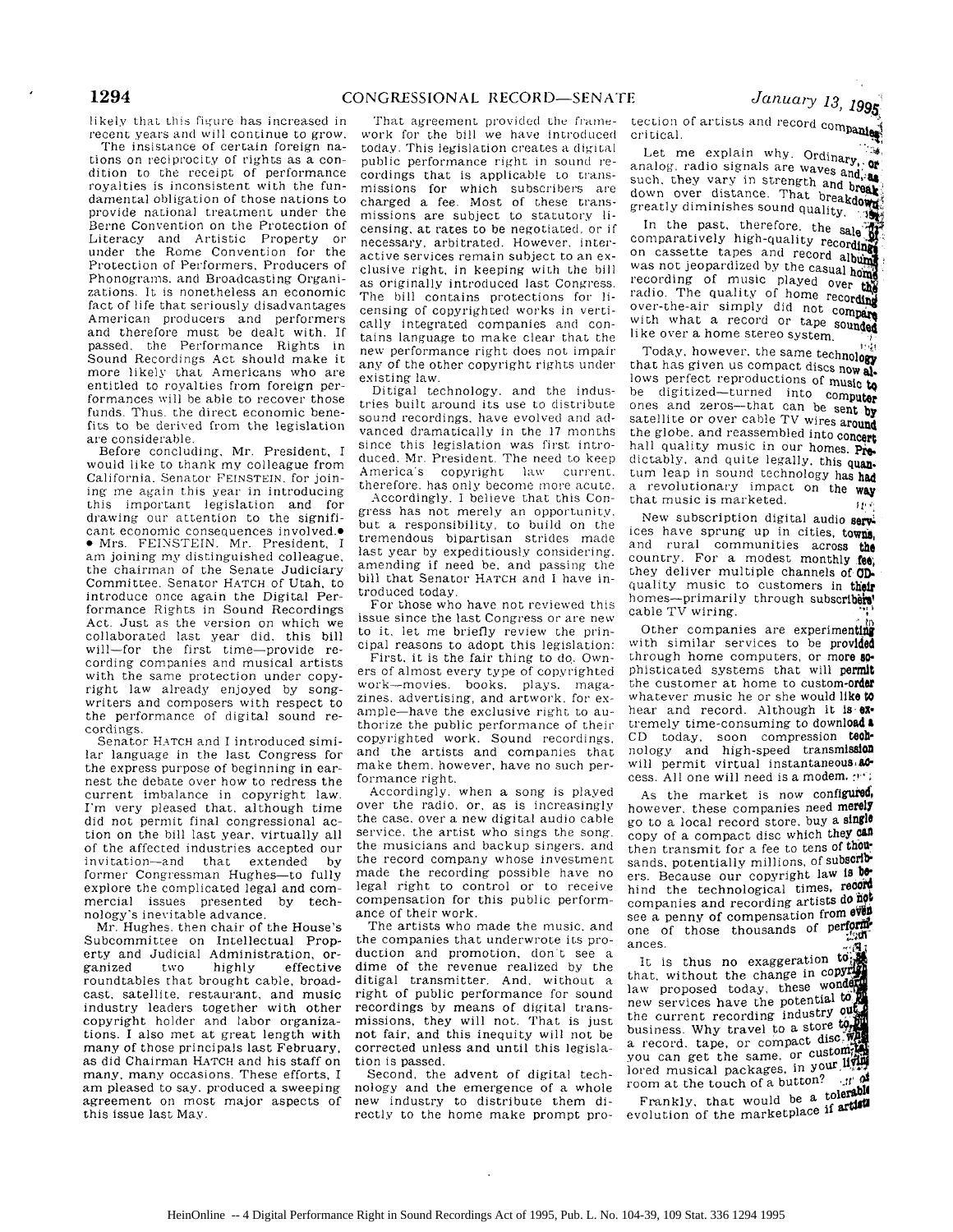and record companies were compensated for the use of their sound **rebordings** by the new digital transpjssion services and on-line and interactive services. Right now, however, because of skewed copyright law, that **ls not the way the market works.** 

**,** Neither Senator HATCH nor I suggest that digital audio services should not be able to operate just as they do now **.o** bring top-quality digital signals to American homes. Our bill does insist, lowever, that such services not be able **;o** take advantage of a redressable gap **h** our copyright laws to avoid com ensating record companies and artists irly.

**.**Third, copyright experts have conistently urged Congress to create a ight of public performance in sound ,ecordings.

The U.S. Copyright Office has rec-}Mmended since 1978 that a performmce right in sound recordings be ,ranted in all public performances, not ust digital transmissions, and recently eiterated the urgency of the need for uch reform created by the advent of igital audio technology. Indeed. the ;opyright Office testified before the {ouse Judiciary Subcommittee on In ellectual Property and Judicial Adninistration in the last Congress, urgently calling for enactment of such egislation.

In addition, the administration's vorking group on intellectual property ights of the information infrastrucure task force, in its preliminary draft eport, recently wrote:

**\* \*** \* the lack of a public performance right **a** sound recordings under U.S. law is an hisorical anomaly that does not have a strong<br>olicy justification--and certainly not a egal one.

The report also reiterated the adminstration's support for the bill that ;enator HATCH and I introduced in the 03d Congress and for H.R. 2575. its louse counterpart introduced by Repesentatives William Hughes and How-XD BERMAN.

It is time to heed these expert calls. Fourth, taking the experts' advice **0so** will help U.S. trade negotiators btain greater protection for American Opyright holders overseas than they re now able to demand.

More than 60 countries around the vorld extend similar rights to products and their artists, and have for flany years. American negotiators' ef- ?rts to obtain protection for our own Ompanies and artists have been ham ered, as they have said repeatedly, by Ur inability to reciprocate. It is long ast time to provide our trade repesentatives with this valuable bar aining chip.

tFinally, Mr.- President. I want to relerate that the legislation we are inducing today is no different in inent than S. 1421. although the content <sup>8</sup> Somewhat different. We have atempted to continue the work of the

last Congress. Furthermore, we are introducing this legislation in the same spirit with which last year's bill was submitted. Chairman HATCH and I want to continue to work closely with all the affected industries to make this as strong and properly tailored a piece of legislation as possible.

We are standing at the cusp of an exciting digital age. Technological advances, however, must not come at the expense of American creators of intellectual property. This country's artists, musicians, and businesses that bring them to us are truly among our greatest cultural assets. This bill recognizes the important contribution that they make and provides protection for their creative works, both at home and abroad.

I am once again very pleased to be working with Senator HATCH tO correct an increasingly dangerous and inappropriate imbalance in our Nation's copyright laws.<sup>.</sup>

> By Mr. DO $\sum$  (for himself, Mr. SIMON, Mr. RELMS, Mr. ROBB. Mr. MCCAIN, Mr. D'AMATO, Mr. KENNEDY, Mr. GRAMM, and Mr.

HATFIELD): **S.** 230. A bill o prohibit United States assistance to countries that prohibit or restrict the transport or delivery of United States humanitarian assistance; to the Committee on Foreign Relations.

HUMANITARIAN AD CORRIDOR ACT

Mr. DOLE. Mr. President, I rise to speak briefly today to reintroduce the Humanitarian Aid Dorridor Act. I am joined again by the distinguished Sen-<br>ator from Illinois, Senator SIMON, in addition to the following cosponsors: Senator McCAIN, Senator D'AMATO Senator KENNEDY, and Senator GRAMM In my view, our legislation will further an important American foreign policy objective: To facili ate the prompt delivery of humanitarian aid. This would be achieved by establishing the principle that if a government obstructs humanitarian aid to other countries, it should not receive  $\vert U.S.$  assistance. It seems to me that this is a principle that could be readily accepted by  $ev$ eryone. Very simply, our legislation would prohibit  $\text{U.S}$  foreign assistance to countries which prohibit or impede the delivery or transport of U.S. humanitarian assistance to other countries. It makes a lot of sense to me.<br>The intended effect of this legislation

The intended effedt of this legislation<br>is to ensure the efficient and timely delivery of U.S. humanitarian assistance to people in need. It will help deter interference with humanitarian relief, as well as provide for the appropriate response in the event of interference or obstructionism.

Mr. President, our legislation would be universally applicable-the Humanitarian Aid Corridor  $Act$  does not single out any one country. It would apply to all relief situations. Currently, how-

ever, there is one country that would clearly be affected. Turkey continues to receive large amounts of assistance in the form of grants and concessional loans financed by the American taxpayer while at the same time, it is enforcing an immoral blockade of Armenia. As a result, outside relief supplies must travel circuitous routes, thereby greatly increasing the cost of delivery. Moreover, many supplies never make it at all. This same blockade prevents care packages from the American Red Cross from entering Armenia, as an example.

In sum, United States aid to Armenia is far less effective and much more expensive because of Turkey's blockade. More importantly, Armenians freeze and go hungry as a result of actions taken by the Turkish Government. The delivery of humanitarian assistance to aid those in need, like the Armeniansis consistent with the fundamental values of our Nation. This legislation will strengthen our ability to deliver such assistance which is an important component of our foreign policy.

Let me repeat, this bill does not name names. The legislation could apply to many other relief operations. Indeed the United States conducts relief operations around the world, operations that depend on the cooperation of other countries. I recognize that Turkey has been a valuable ally in NATO and recently in Operation Desert Storm.

Mr. President, this legislation recognizes that there may be a compelling U.S. National Security interest which would override the principle of noninterference with Humanitarian aid. For this reason, U.S. foreign aid to nations in violation of this act may be continued if the president determines that such assistance is in the National Security Interest of the United States.

Mr. President, it does not make sense to me to offer U.S. taxpayer dollars unconditionally to countries that hinder our humantiarian relief efforts. In light of budgetary constraints, it is imperative that U.S. relief efforts be timely and efficient. The bottom line is that countries that prevent the delivery of such assistance, or intentionally increase the cost of delivering such assistance, do not deserve unrestricted American assistance.

Mr. President. this legislation will be referred to the Committee on Foreign Relations where I hope it will get rapid and positive consideration and a good rapid hearing. Similar legislation will be introduced in the House. I hope that Congress will quickly enact this legislation and send it to the White House for approval.

Mr. President, I ask unanimous consent that the text of the bill be printed in the RECORD.

We are just simply saying if a country blocks humanitarian aid, they do not get any assistance. It seems to me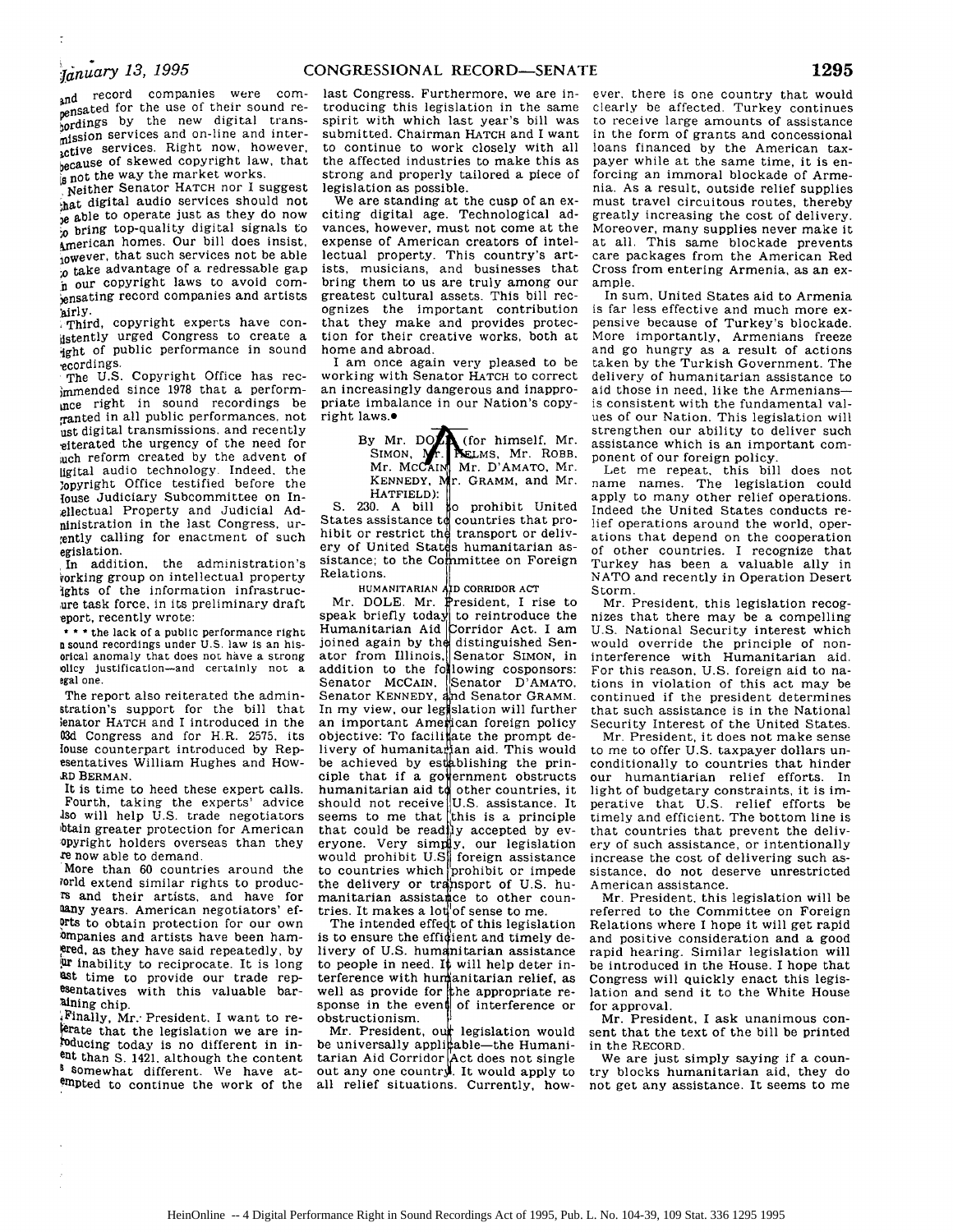l,

 $\sim$   $\sim$